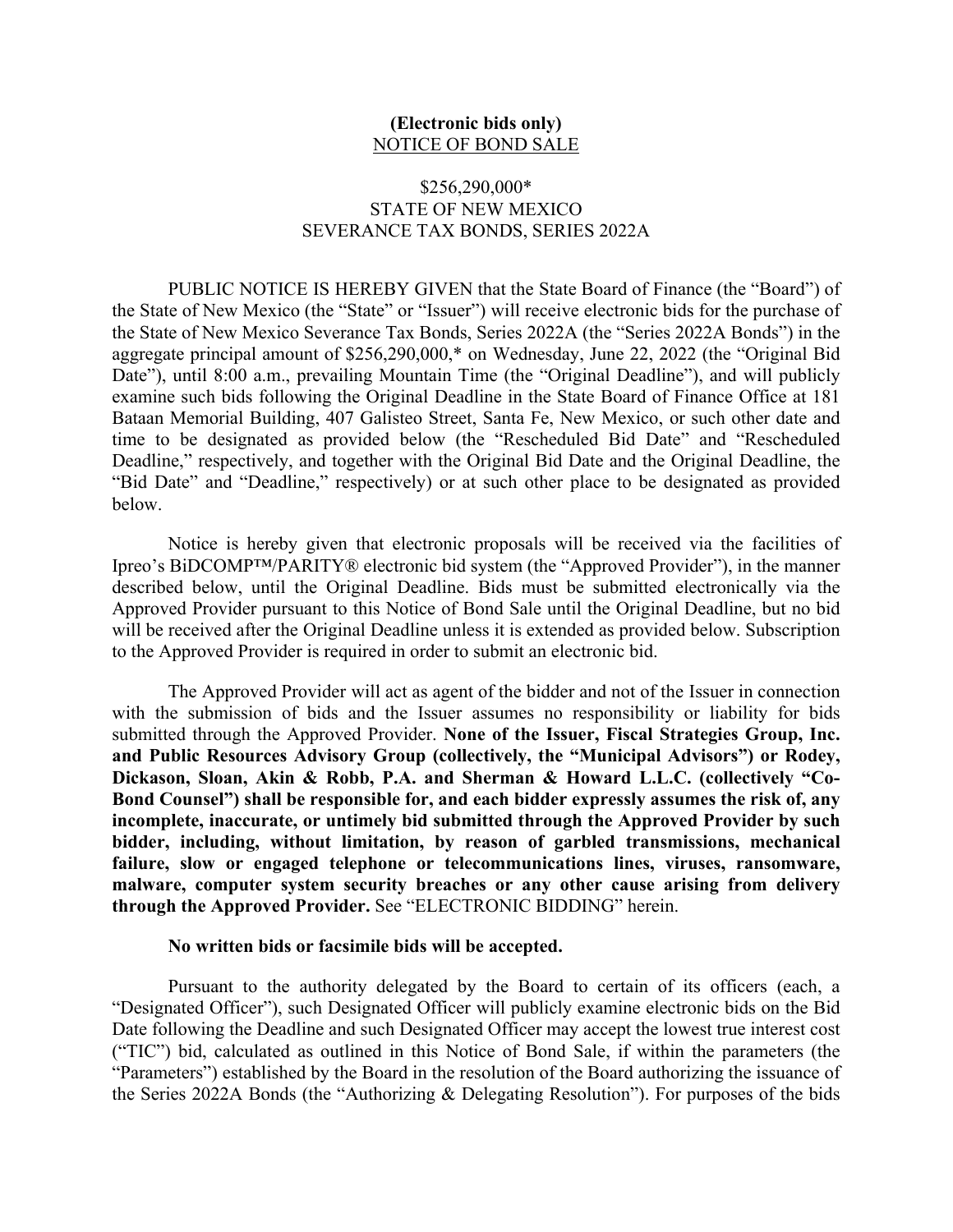received through the electronic bidding process, the time maintained by the Approved Provider will constitute the official time.

DESCRIPTION OF THE SERIES 2022A BONDS: The Series 2022A Bonds will be issued in one series. The Series 2022A Bonds will be issued in the aggregate principal amount of \$256,290,000,<sup>\*</sup> will be dated the date of delivery, and will mature on July 1, 2023, and serially thereafter on July 1 of each year through 2032 in the following amounts:

| <b>Amount Maturing</b> |
|------------------------|
| \$20,250,000*          |
| \$21,295,000*          |
| \$22,385,000*          |
| \$23,535,000*          |
| \$24,740,000*          |
| \$26,010,000*          |
| \$27,340,000*          |
| \$28,745,000*          |
| \$30,220,000*          |
| \$31,770,000*          |
|                        |

\* Subject to change.

Bidders may combine any two or more sequential serial maturities into one or more term bonds with mandatory sinking fund installments reflecting the maturity schedule. The Series 2022A Bonds will be fully registered bonds in the denomination of \$5,000 each, or any integral multiple thereof. Interest will be payable on January 1, 2023 and semiannually thereafter on July 1 and January 1 of each year through the final maturity of the Series 2022A Bonds.

NO OPTIONAL REDEMPTION: The Series 2022A Bonds will not be subject to optional redemption prior to maturity.

BOND INSURANCE: At the expense of the bidder, the bidder may procure bond insurance from a bond insurer of its choosing. The Board, acting by and through its Designated Officer, reserves the right in its sole discretion to agree or not agree to any insurance terms required by such bond insurer. Neither the failure of any bond insurer to issue its policy nor any change in the credit ratings of any bond insurer shall be grounds for the bidder to withdraw its bid or to fail or refuse to accept delivery of, or pay for, all of the Series 2022A Bonds.

ADJUSTMENT OF PRINCIPAL AMOUNTS, MODIFICATION OR CLARIFICATION PRIOR TO THE EXAMINATION OF BIDS: The Designated Officer may, after consultation with the Board's financial and bond advisors, within the Parameters established in the Authorizing & Delegating Resolution but otherwise in the Designated Officer's sole discretion and prior to the examination of bids, (i) adjust the aggregate principal amounts set forth herein, (ii) adjust individual maturities, and/or (iii) modify or clarify any other term hereof by issuing a notification of the adjusted amounts, modification or clarification via the Approved Provider, The Municipal Market Monitor (www.tm3.com) ("TM3"), and/or

<sup>\*</sup> Subject to Change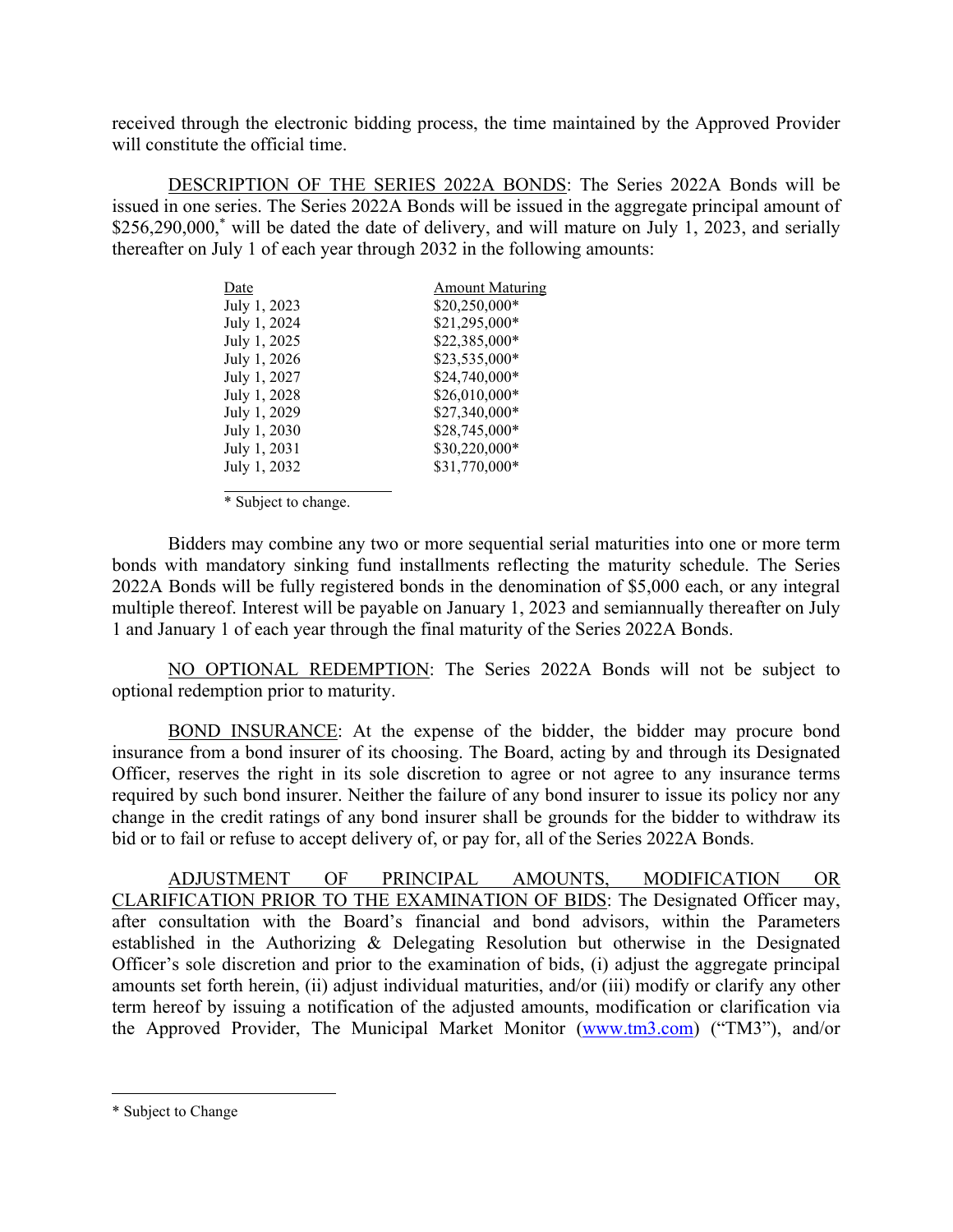Bloomberg Financial Services no later than 7:00 a.m., prevailing Mountain Time, on the Bid Date.

RESCHEDULING OF BID DATE AND DEADLINE: The Designated Officer may, after consultation with the Board's financial and bond advisors, in the Designated Officer's sole discretion on notice given at least twenty-four (24) hours prior to the Original Deadline (or any Rescheduled Deadline), reschedule the Bid Date or Deadline, and may, at that time or a subsequent time on at least twenty-four (24) hours prior notice, in each case via the Approved Provider, TM3 and/or Bloomberg Financial Services, establish a Rescheduled Bid Date and Rescheduled Deadline and a place where electronic bids will be publicly examined.

ADJUSTMENTS TO PRINCIPAL AMOUNTS AFTER DETERMINATION OF BEST BID: The aggregate principal amount of the Series 2022A Bonds is subject to increase or reduction, and each scheduled maturity thereof is subject to increase or reduction, by the Board, acting by and through a Designated Officer, after the determination of the successful bidder. Such adjustments will be made within four (4) hours following the end of the time of bid examination and will be in the sole discretion of the Designated Officer; provided, however, that the Designated Officer will only make such adjustments in order to size the Series 2022A Bonds to provide enough funds to finance the Projects (as described in the Authorizing & Delegating Resolution, as the same may be amended) and costs of issuance in accordance with federal income tax laws, and to achieve substantially level or otherwise acceptable debt service or to establish a debt service structure that facilitates the State's ability to issue Severance Tax Bonds in the future. To cooperate with any adjustment in the principal amounts, the successful bidder is required to indicate by email notification to  $d$ paul@fiscalstrategies.net and lchoi@pragadvisors.com or such other address as may be indicated by the Designated Officer within one-half (1/2) hour after the end of the time of bid examination, the amount of any original issue discount or premium on the Series 2022A Bonds, the initial offering price of each maturity, the cost of bond insurance, if any, and the amount received from the sale of the Series 2022A Bonds to the public that will be retained by the successful bidder as its compensation.

The Designated Officer, in consultation with the Board's financial advisor, may change the dollar amount bid by the successful bidder if the aggregate principal amount of the Series 2022A Bonds is adjusted as described above, but the interest rates specified by the successful bidder for all maturities will not change. The Designated Officer, in consultation with the Board's financial advisor, will make every effort to ensure that the percentage net compensation to the successful bidder (i.e. the percentage resulting from dividing (i) the aggregate difference between the offering price of the Series 2022A Bonds to the public and the price to be paid to the Board, less any bond insurance premium to be paid by the bidder, by (ii) the stated principal amount of the Series 2022A Bonds) does not increase or decrease from what it would have been if no adjustment was made to the principal amounts shown in the maturity schedule. The State shall notify the successful bidder of the final principal amounts and the resulting adjusted prices no later than 12:00 p.m., prevailing Mountain Time, on the day of the sale and award of the Series 2022A Bonds. THE SUCCESSFUL BIDDER MAY NOT WITHDRAW OR MODIFY ITS BID ONCE SUBMITTED TO THE STATE FOR ANY REASON, INCLUDING, WITHOUT LIMITATION, AS A RESULT OF ANY INCREASE OR DECREASE IN THE FINAL PRINCIPAL AMOUNTS AND THE AGGREGATE PURCHASE PRICE OF THE SERIES 2022A BONDS.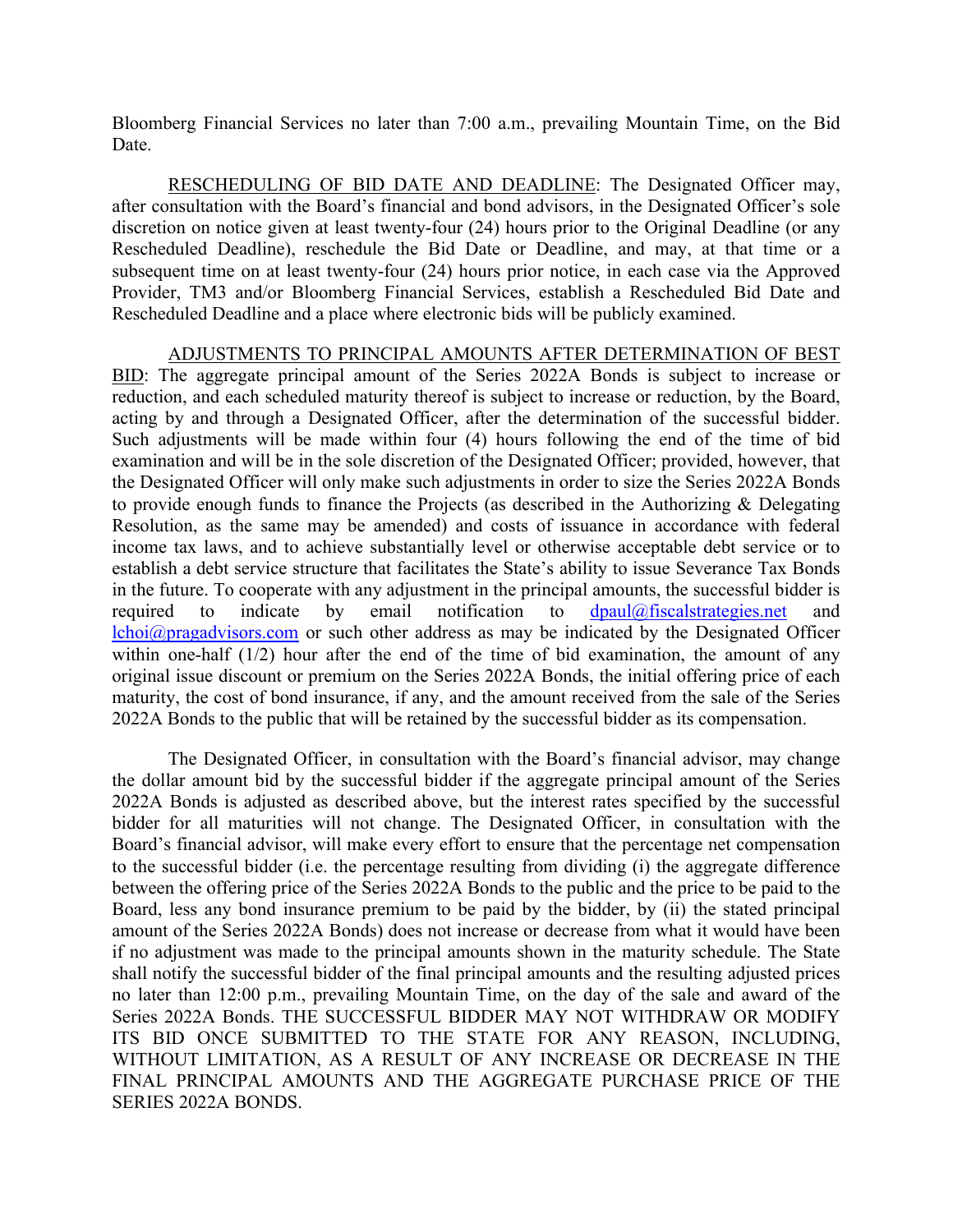DEPOSITORY PARTICIPATION: The Series 2022A Bonds will be issued initially in book-entry form as described in the Preliminary Official Statement.

PAYMENT: The State Treasurer will act as transfer agent, paying agent and bond registrar (together with any successor or co-registrar, co-paying agent, and/or transfer agent, the "Registrar/Paying Agent") and make required payments of principal and interest to the registered owners of the Series 2022A Bonds, as described in the Preliminary Official Statement. The Board may, in its discretion, appoint a successor or co-transfer agent, co-registrar and/or copaying agent. The principal and redemption price, if any, of the Series 2022A Bonds will be payable upon presentation and surrender of the Series 2022A Bonds at the office of the Registrar/Paying Agent. Interest on the Series 2022A Bonds will be payable by check or draft mailed, or by Automated Clearing House or electronic payment sent, to the registered owners of the Series 2022A Bonds, as shown on the registration books for the Series 2022A Bonds maintained by the Registrar/Paying Agent at the addresses shown in such books at the close of business on the fifteenth (15th) day of the calendar month next preceding each interest payment date (the "regular record date") or in such other manner as may be agreed upon by the Registrar/Paying Agent and the registered owner. Interest that is not timely paid or duly provided for will cease to be payable to the owners of the Series 2022A Bonds (or of one or more predecessor bonds) as of the regular record date, but will be payable to the owners of the Series 2022A Bonds (or of one or more predecessor bonds) at the close of business on a special record date for the payment of that overdue interest to be fixed by the Registrar/Paying Agent. Both principal and interest are payable in lawful money of the United States of America.

SECURITY: The Series 2022A Bonds will constitute special, limited obligations of the State payable only from the State's Severance Tax Bonding Fund. There are deposited into the Severance Tax Bonding Fund the net receipts from taxes levied upon certain natural resource products severed and saved from the soil of the State and such other monies as the State Legislature may, in its sole discretion, from time to time determine in accordance with the terms and provisions of the Severance Tax Bonding Act, NMSA 1978, Sections 7-27-1 to -27 (1961, as amended through 2021) (the "Act") as described in the Preliminary Official Statement. Pursuant to the Act, on June 30 and December 31 of each year, the excess money in the Severance Tax Bonding Fund over the amount necessary to meet all principal and interest payments on outstanding bonds payable from the Severance Tax Bonding Fund on the next two (2) semiannual payment dates, subject to the minimum transfer required under NMSA 1978, Section 7-27-10.1(A) (2019), must be transferred out of the Severance Tax Bonding Fund and will thereafter be unavailable to make payments of principal of or interest on the Series 2022A Bonds. Reference is made to the Preliminary Official Statement for a full description of the security for the Series 2022A Bonds, other outstanding Severance Tax Bonds, the Board's authority to issue additional Severance Tax Bonds on a parity with the Series 2022A Bonds, a description of the security for Supplemental Severance Tax Bonds, outstanding Supplemental Severance Tax Bonds and the Board's authority to issue Supplemental Severance Tax Bonds subordinate to the Series 2022A Bonds. The Series 2022A Bonds are being issued and sold for the purpose of providing funds to finance certain projects directed and specifically authorized by the State Legislature.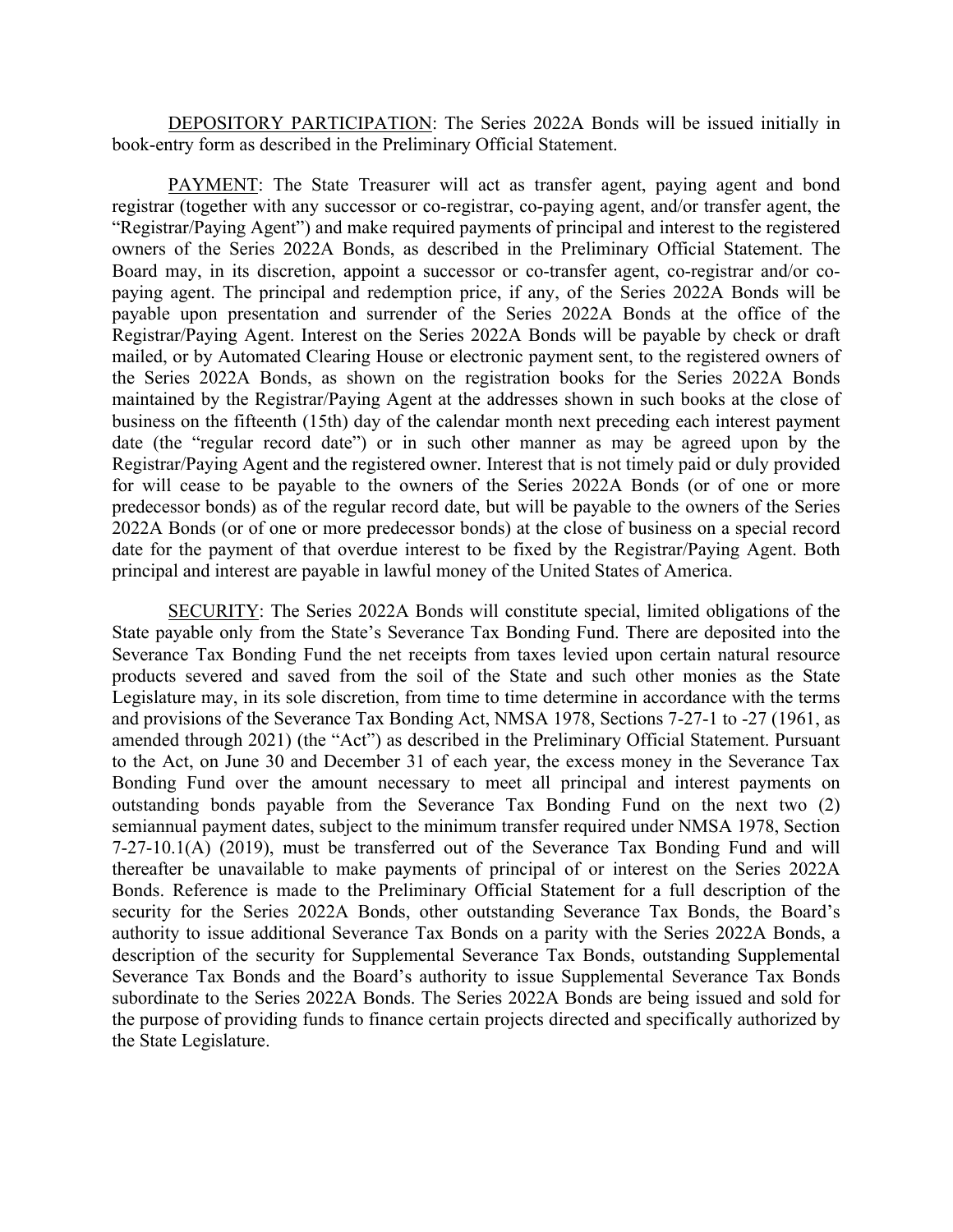FORM OF BID: The Series 2022A Bonds will be sold in one block on an "all or none" basis and at a price of not less than their par value plus premium, if any (the "Bid Price"). The Series 2022A Bonds must be reoffered to the public as part of the initial offering at an aggregate price not less than the Bid Price less 2% of the par amount, in other words, the underwriter's discount may not exceed 2% of the par amount. Each bidder shall state in its bid the total interest cost in dollars, the premium, if any, to be paid to the State, and the TIC expressed as a per annum percentage.

ELECTRONIC BIDDING: Any prospective bidder that intends to submit a bid must submit its bid electronically through the Approved Provider. Subscription to the Approved Provider is required in order to submit an electronic bid. The Board will neither confirm any subscription nor be responsible for failure of any prospective bidder to subscribe. No other form of electronic bid or provider of electronic bidding services will be accepted and no nonelectronic bid will be accepted.

The Issuer, the Board, the Municipal Advisors and Co-Bond Counsel are not responsible for the proper operation of, and shall not have any liability for any delays or interruptions of or any damages cause by, the Approved Provider. Each bidder expressly assumes the risk of any incomplete, inaccurate, or untimely bid submitted through the Approved Provider, including, without limitation, by reason of garbled transmissions, mechanical failure, slow or engaged telephone or telecommunications lines, viruses, ransomware, malware, computer system security breaches or any other cause arising from delivery through the Approved Provider. The Board is using the Approved Provider as a communications mechanism and not as the Board's agent to conduct electronic bidding for the Series 2022A Bonds. The Issuer and the Board are not bound by any advice and determination of the Approved Provider to the effect that any particular bid complies with the terms of this Notice of Bond Sale. All costs and expenses incurred by prospective bidders in connection with their submission of bids through the Approved Provider are the sole responsibility of the bidders and the Board is not responsible for any of such costs or expenses.

An electronic bid made through the facilities of the Approved Provider (including information about the purchase price for the Series 2022A Bonds and interest rates to be represented by the various maturities of the Series 2022A Bonds an any other information included in such transmission) shall be deemed an irrevocable offer to purchase the Series 2022A Bonds on the terms provided in this Notice of Bond Sale, and the bid shall be binding upon the bidder as if made by a signed bid delivered to the Board. For information purposes only, bidders are requested to state in their electronic bids the TIC to the Board. All electronic bids shall be deemed to incorporate the provisions of this Notice of Bond Sale and the Required Bid Form. In the event that the State Receives fewer than three (3) bids that fit the requirements of this Notice of Bond Sale, the State shall reject all bids and cancel the sale.

To the extent any instruction or direction set forth by the Approved Provider conflict with this Notice of Bond Sale, the terms of this Notice of Bond Sale will control. For further information about the Approved Provider, including any fee charged, potential bidders may contact BiDCOMP™/PARITY® at www.newissuehome.i-deal.com, or by calling at (212) 849- 5021.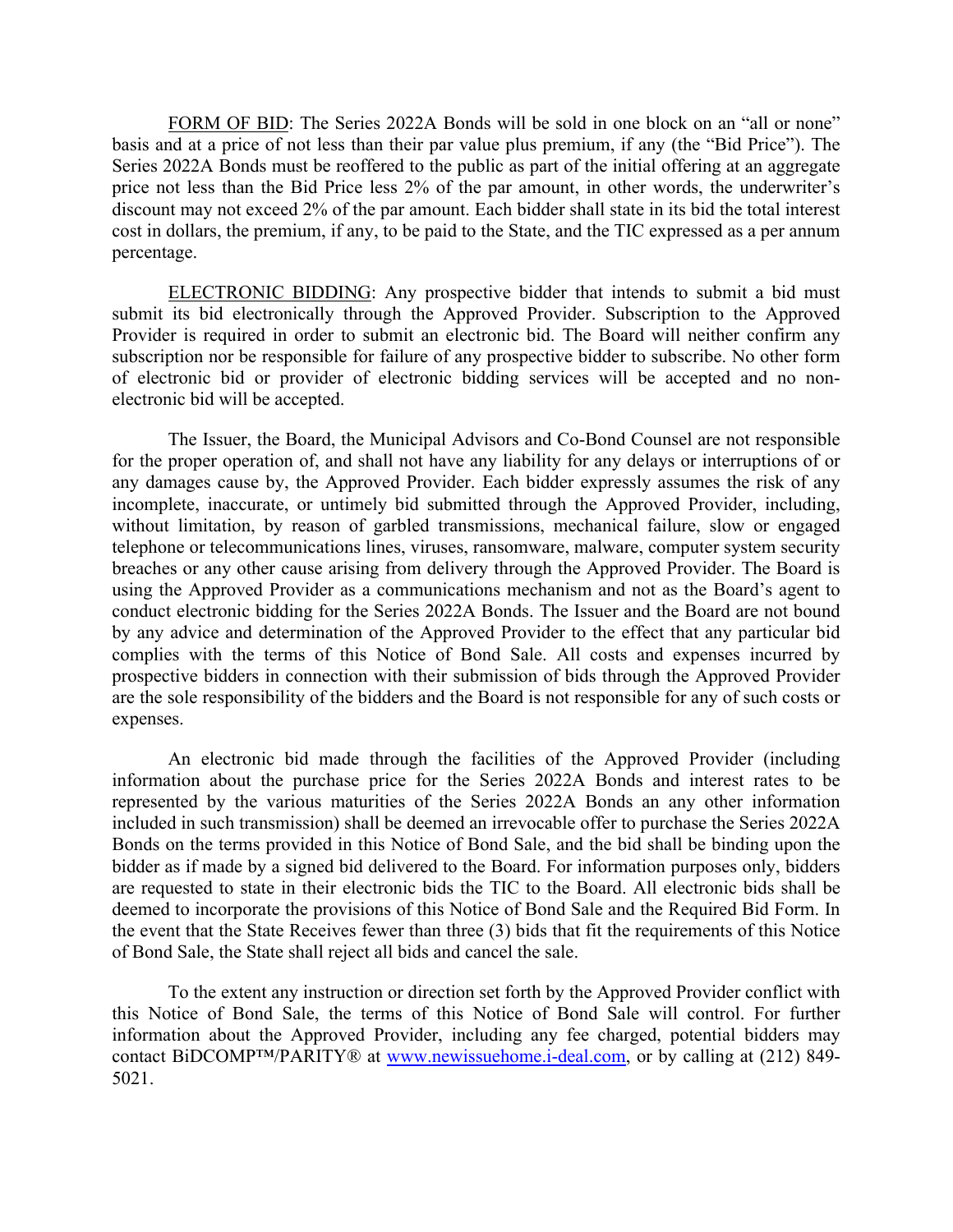RATINGS: The Board has applied to Moody's Investors Service and S&P Global Ratings for ratings on the Series 2022A Bonds. The Board will pay the costs of obtaining these ratings.

INTEREST RATE: Bidders must specify the rate or rates of interest to be borne by each maturity of the Series 2022A Bonds, provided that each rate bid must be in a multiple of oneeighth (1/8th) or one-twentieth (1/20th) of one percent (1%) per annum. All Series 2022A Bonds of one maturity must bear only one stated rate. A zero (0) rate of interest may not be specified. No interest rate above six percent (6.0%) may be specified for any maturity of the Series 2022A Bonds.

BASIS OF AWARD: Subject to the right to reject any and all bids, the Series 2022A Bonds will be awarded to the bidder offering to purchase all of such Series 2022A Bonds at the lowest TIC, which shall mean that rate which, as of the dated date of the Series 2022A Bonds, discounts semiannually all future payments on account of principal and interest to the Bid Price, but not including interest accrued to the date of delivery. If there are two or more bids with equal TIC rates which are the best bids (lowest TIC bids) received, the Designated Officer will determine by lot which bid to accept. In the event of any error in TIC calculation, the TIC rate determined from the annual interest rates set forth in the electronic bid will be considered the correct bid. The Board, by and through its Designated Officer, reserves the right to waive any irregularity or informality in any bid, to reject any and all bids, and to reoffer the Series 2022A Bonds for sale. The Designated Officer will take action on the Series 2022A Bonds by awarding the Series 2022A Bonds, or rejecting all bids on the Series 2022A Bonds, not later than twentyfour (24) hours after the Original Deadline or Rescheduled Deadline, as applicable.

GOOD FAITH DEPOSIT: All bids, except for the bid of the State, if one is received, must be accompanied by a deposit of \$5,125,800.00\* for the Series 2022A Bonds, which amount is equal to two percent (2%) of the preliminary issue size (the "Good Faith Deposit"), in the form of (i) a financial surety bond, (ii) a wire transfer, or (iii) either a cashier's or treasurer's check of, or certified check drawn on, a solvent commercial bank or trust company in the United States, payable to the order of the State of New Mexico. No interest will be credited to the successful bidder on any Good Faith Deposit.

Financial Surety Bonds. Any Good Faith Deposit in the form of a financial surety bond must be submitted (and may be submitted by facsimile transmission to (505) 827-3985, Attention: Ashley Leach, Director) prior to the Deadline. The financial surety bond or the longterm debt obligations of the Issuer or the person guarantying the obligations of the Issuer of the financial surety bond will be rated in one of the top two rating categories of a nationally recognized rating agency, without regard to any modification of the rating, and the financial surety bond must be issued by an insurance company licensed to issue such bond in the State. If the successful bidder uses a financial surety bond, then the successful bidder is required to submit its deposit to the Board in the form of a cashier's check (or wire transfer such amount as instructed by the Designated Officer) not later than 9:00 a.m. prevailing Mountain Time, on the next business day following the award. If the Good Faith Deposit is not received by that time, the financial surety bond may be drawn by the Board to satisfy the deposit requirement.

<sup>\*</sup> Subject to change.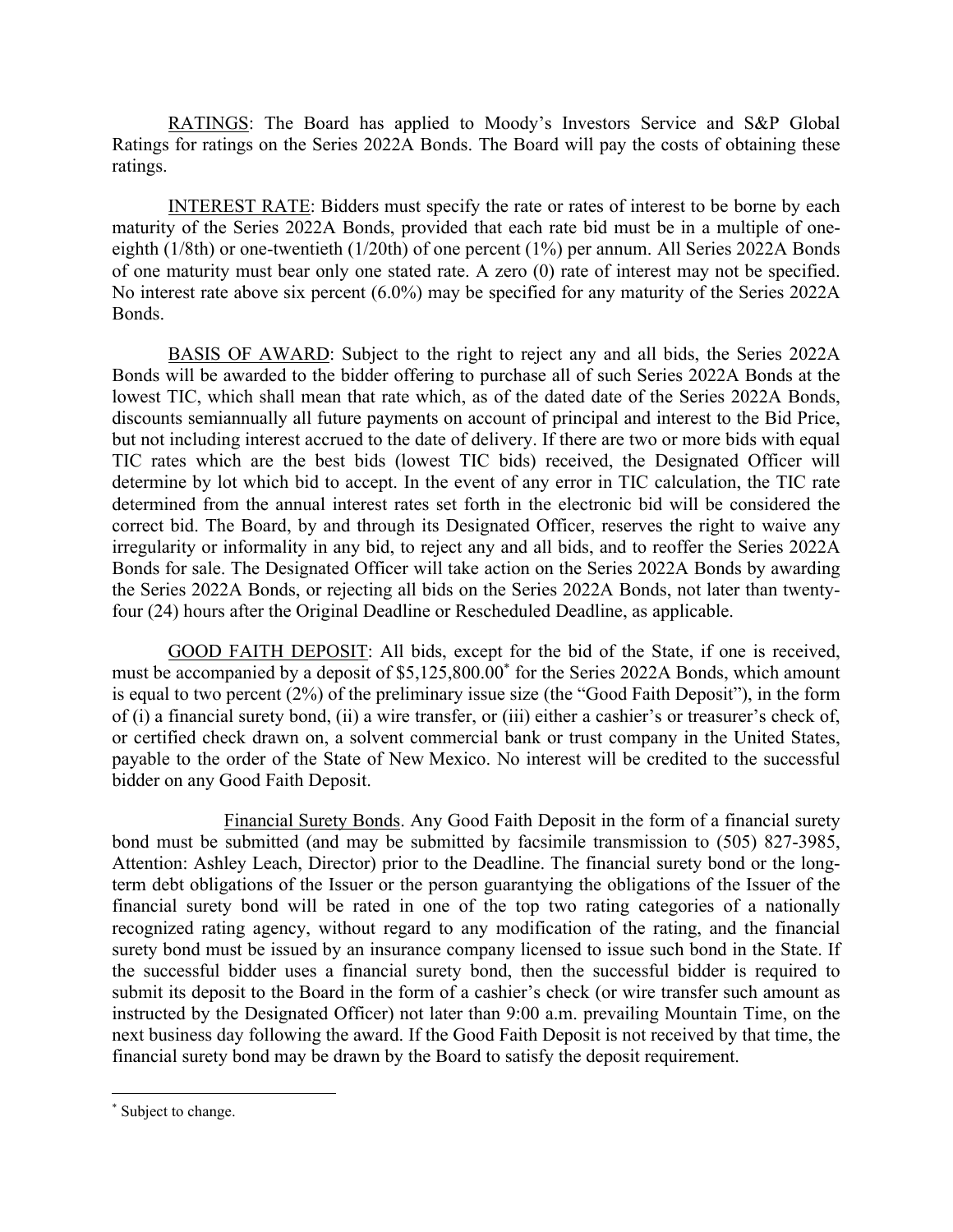Wire Transfers. Any Good Faith Deposit in the form of a wire transfer must be received in federal funds prior to the deadline for the examination of the bids, and should be directed as follows:

> New Mexico State Treasurer Wells Fargo Bank ABA No. 121000248 Account No. 494-1675738 RE: Bid for NM Severance Tax Bonds, Series 2022A from

Each bidder submitting the Good Faith Deposit by wire transfer must also send an email to  $d$ paul@fiscalstrategies.net and  $lchoi@pragadvisors.com$  referencing "State of New Mexico Severance Tax Bonds, Series 2022A" and providing the name of the bidder and instructions for the return of the wire transfer should the bidder be unsuccessful. The State will endeavor to promptly return the wire transfers of unsuccessful bidders. The wire transfer of the successful bidder will be retained by the Board until the Series 2022A Bonds are delivered. The State disclaims any liability for funds sent by wire transfer, except for any willful misconduct or reckless disregard for its duties.

Checks. Any Good Faith Deposit in the form of a check must be delivered to the Board by the close of business on the day prior to the Deadline, addressed to the State Board of Finance, State of New Mexico, 407 Galisteo Street, 181 Bataan Memorial Building, Santa Fe, New Mexico 87501, along with instructions for the return of the check should the bidder be unsuccessful. The bidder accepts responsibility for non-timely delivery of the check. The check of the successful bidder will be deposited with the New Mexico State Treasurer and held in a suspense account until the Series 2022A Bonds are delivered. The checks of unsuccessful bidders will be returned promptly after examination of the bids.

PURCHASE OF THE SERIES 2022A BONDS: The check or wire transfer representing the Good Faith Deposit of the successful bidder will be deposited by the Board and the proceeds thereof will be applied against the payment of the Bid Price of the successful bidder (the "Purchase Price") on the date of delivery of the Series 2022A Bonds. No interest will be credited to the successful bidder on any Good Faith Deposit. If the successful bidder fails or neglects to complete the purchase of the Series 2022A Bonds in accordance with its bid, the Good Faith Deposit will be forfeited to the State, and the Board, acting through its Designated Officer, may accept the bid of the bidder making the next best bid for the Series 2022A Bonds should such bidder elect to purchase the Series 2022A Bonds on that basis, or if all bids are rejected, the State may re-advertise the Series 2022A Bonds for sale or sell them as otherwise permitted by State law.

DELIVERY: The State anticipates delivering the Series 2022A Bonds to DTC on or about June 29, 2022. The successful bidder will pay the Purchase Price on the date of delivery of the Series 2022A Bonds, without right of offset, except for the Good Faith Deposit. Payment of the Purchase Price must be made by wire transfer in federal funds, or other immediately available funds acceptable to the Designated Officer, for immediate and unconditional credit to the State or as otherwise directed by the State.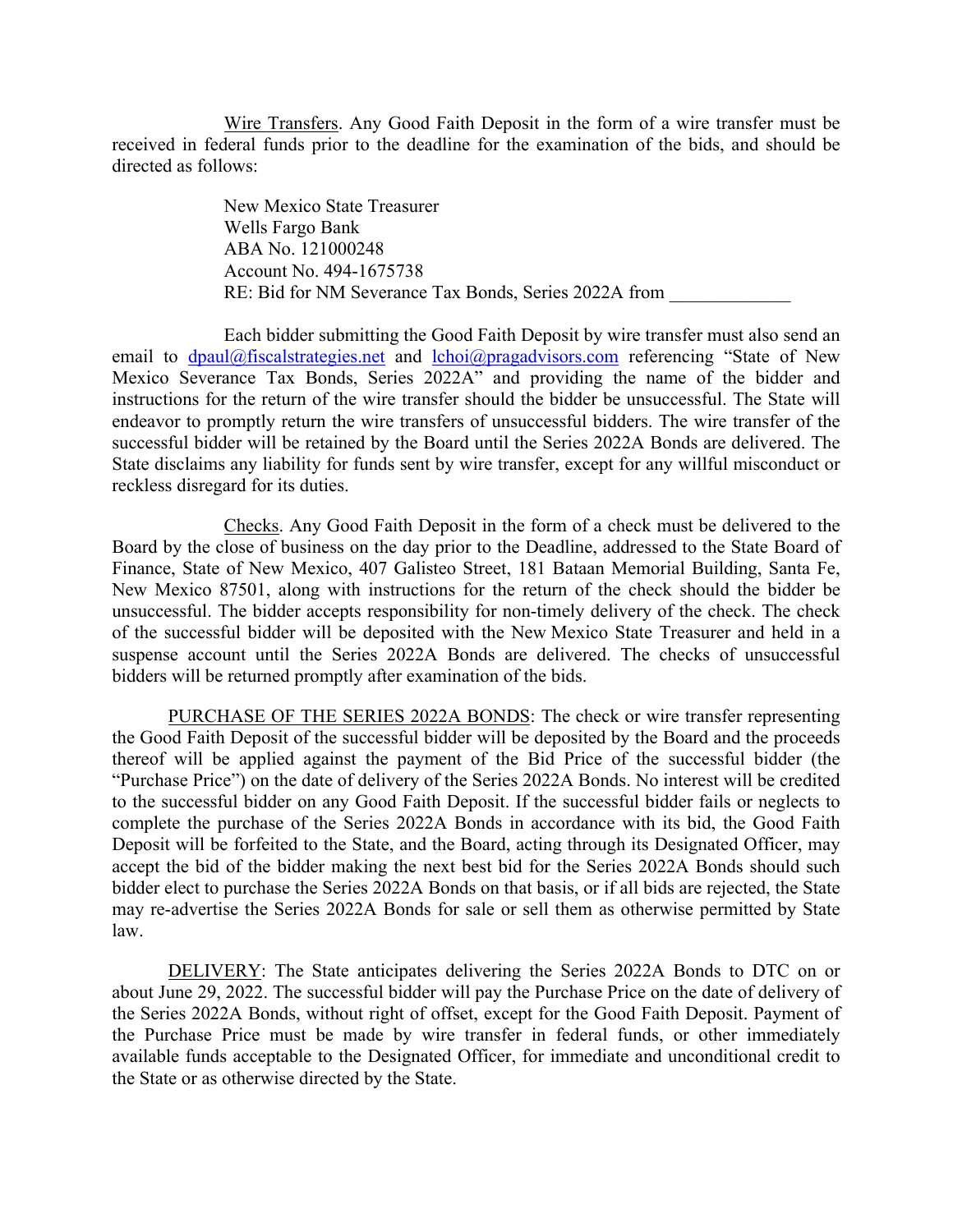UNFORESEEN EVENTS: The successful bidder will be given no less than five (5) business days' notice of the time and place fixed for delivery of the Series 2022A Bonds. The State anticipates that delivery will be made on or before June 29, 2022. If for any reason the State is unable to make delivery on or before July 6, 2022, due to unforeseen events, the successful bidder will have the right to withdraw its bid, in which event its Good Faith Deposit will be returned and both the State and the successful bidder will be relieved of further obligation.

CUSIP NUMBERS: It is anticipated that CUSIP identification numbers will be printed on the Series 2022A Bonds, but neither the failure to print any such number nor any error with respect to any such number will constitute cause for a failure or refusal by the successful bidder to accept delivery of and pay for the Series 2022A Bonds. The Board will be responsible for subscribing for the CUSIP numbers and will pay all charges by the CUSIP Service Bureau for the assignment of such numbers.

LEGAL OPINION AND TRANSCRIPT: The validity and legality of the Series 2022A Bonds will be approved by Rodey, Dickason, Sloan, Akin & Robb, P.A. and Sherman & Howard L.L.C., Co-Bond Counsel to the State ("Bond Counsel"), whose approving opinions, together with a complete transcript of the legal proceedings, will be furnished to the purchaser without charge.

Gilmore & Bell, P.C., Tax Counsel to the State ("Tax Counsel"), will provide an opinion, based upon and assuming compliance with covenants and the accuracy of representations and certifications of the Board and the Agencies to be contained in the transcript of proceedings, that under existing law, the interest on the Series 2022A Bonds: (i) is excludable from gross income for federal income tax purposes under the Internal Revenue Code of 1986, as amended (the "Code"), and (ii) is not treated as an item of tax preference for purposes of the alternative minimum tax under the Code. Tax Counsel will also render an opinion that the interest on the Series 2022A Bonds is exempt from income taxation by the State of New Mexico.

The transcript of legal proceedings will include a certificate signed by the State and a letter from Kutak Rock, LLP, disclosure counsel to the State ("Disclosure Counsel") (which letter will be subject to typical qualifications, including the fact that Disclosure Counsel does not represent the successful bidder), that no information came to the attention of Disclosure Counsel in connection with the preparation of the Official Statement which causes Disclosure Counsel to believe that the Official Statement relating to the Series 2022A Bonds, as of its date, contained or contains any untrue statement of a material fact or omitted or omits to state any material fact necessary to make the statements therein, in the light of the circumstances under which they were made, not misleading.

Neither the State, nor Bond Counsel, nor Tax Counsel, nor Disclosure Counsel, has taken or will take any action to qualify the Series 2022A Bonds for sale under any state securities laws.

FEDERAL INCOME TAX MATTERS: The Board and the Agencies will covenant to take all actions which may be required of it for the interest on the Series 2022A Bonds to be and remain excludable from gross income for federal income tax purposes, and not to take any action that would adversely affect that excludability, under the provisions of the Code. Tax Counsel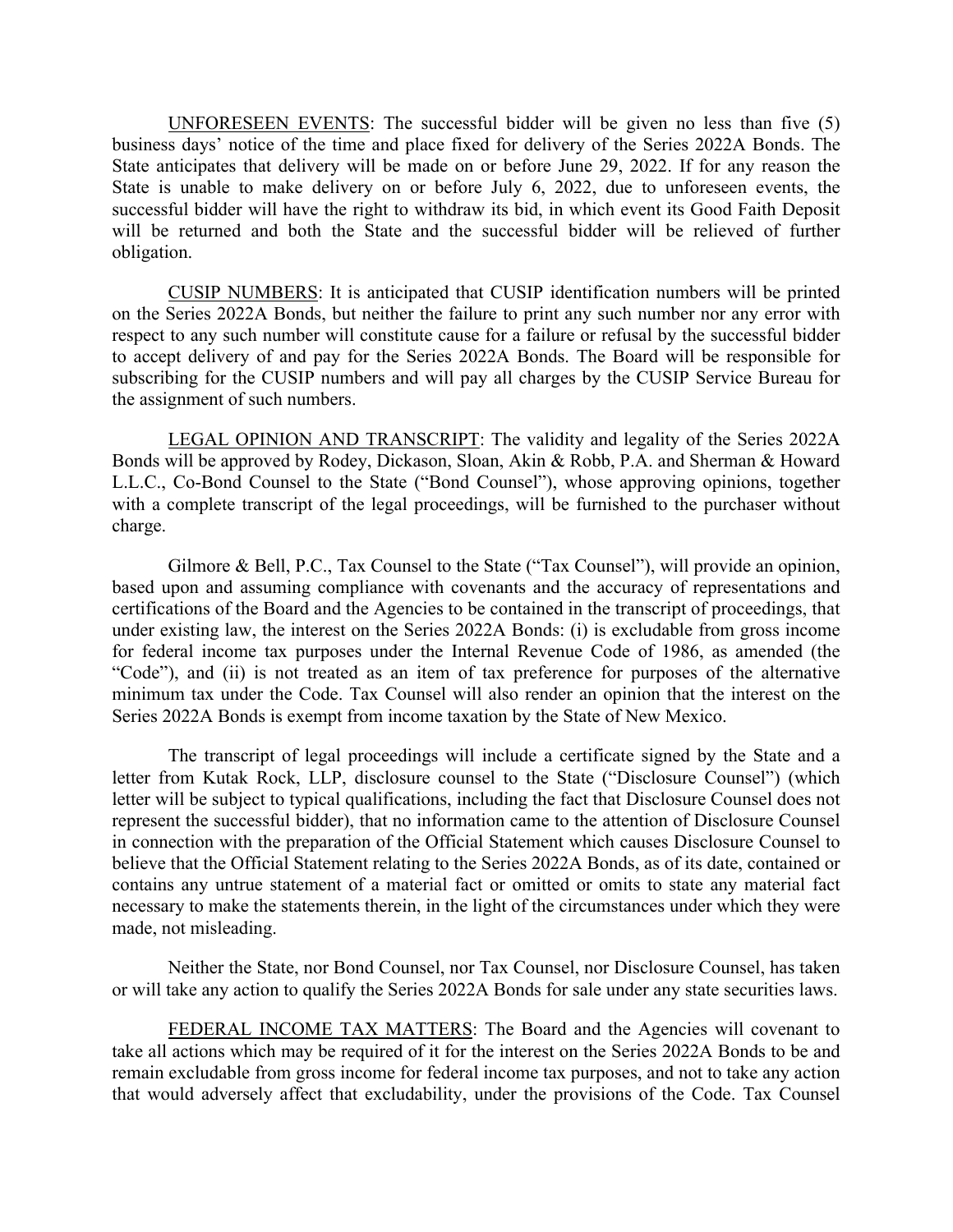will express no opinion regarding federal income tax consequences other than as stated above under "LEGAL OPINION AND TRANSCRIPT" resulting from the receipt or accrual of interest on the Series 2022A Bonds. Tax Counsel will not independently verify the accuracy of the certifications and representations made by the Board or any of the Agencies. Additional information relating to the tax status of the Series 2022A Bonds can be found in the Preliminary Official Statement.

INITIAL OFFERING PRICES: The successful bidder or bidders (or manager of the purchasing account or accounts) shall notify the Designated Officer, by email transmission to Ashley.Leach@state.nm.us, and the State's Financial Advisor, by e-mail transmission to  $d$ paul@fiscalstrategies.net and  $lchi@pragadvisors.com$ , within one-half ( $\frac{1}{2}$ ) hour after the Deadline, of the initial offering prices of such Series 2022A Bonds to the public. The notification must be confirmed in writing in form and substance satisfactory to Tax Counsel prior to the delivery of the Series 2022A Bonds. The confirmation will be part of the "Purchaser's Certificate" which will be in substantially the same form as Exhibit A to this Notice of Bond Sale. In the event that the State receives fewer than three (3) bids that fit the requirements of this Notice of Bond Sale, the State shall reject all bids and cancel the sale.

CONTINUING DISCLOSURE: The Board will agree, by means of a continuing disclosure undertaking to be delivered to the purchaser of the Series 2022A Bonds at closing, for the benefit of owners of the Series 2022A Bonds, to provide certain annual financial information relating to the State by not later than two hundred ten (210) days after the end of each fiscal year of the State, commencing with the fiscal year ending June 30, 2022, and to provide notices of occurrence of certain enumerated events. The form of continuing disclosure undertaking is included as an appendix to the Preliminary Official Statement.

INFORMATION: The Board has prepared a Preliminary Official Statement for each bidder to review in connection with the sale of the Series 2022A Bonds. The Board deems final as of its date the Preliminary Official Statement for purposes of the Rule (except for certain omissions permitted and as described by the Rule). The Preliminary Official Statement is subject to revision, amendment and completion in a final official statement. The Preliminary Official Statement is available for viewing in electronic format at www.i-Dealprospectus.com and on the Board's website at http://nmdfa.state.nm.us/board-of-finance/. All bidders must review the Preliminary Official Statement and, by submitting a bid for the Series 2022A Bonds, each bidder certifies that such bidder has done so prior to participating in the bidding.

A copy of this Notice of Bond Sale is also available for viewing in electronic format at www.i-Dealprospectus.com and on the Board's website at http://nmdfa.state.nm.us/board-offinance/. The Preliminary Official Statement, this Notice of Bond Sale and other information may also be obtained from the offices of the State Board of Finance, 407 Galisteo Street, 181 Bataan Memorial Building, Santa Fe, New Mexico 87501, (505) 629-9745 or ashley.leach@state.nm.us, or from Fiscal Strategies Group, 2913 6<sup>th</sup> Street, Boulder, CO 80304, (732) 804-0860 or dpaul@fiscalstrategies.net. Electronic copies of the Final Official Statement will be provided to the successful bidder within seven (7) business days of the acceptance of the bid by the Designated Officer and additional printed copies of the Final Official Statement may be obtained at the successful bidder's expense.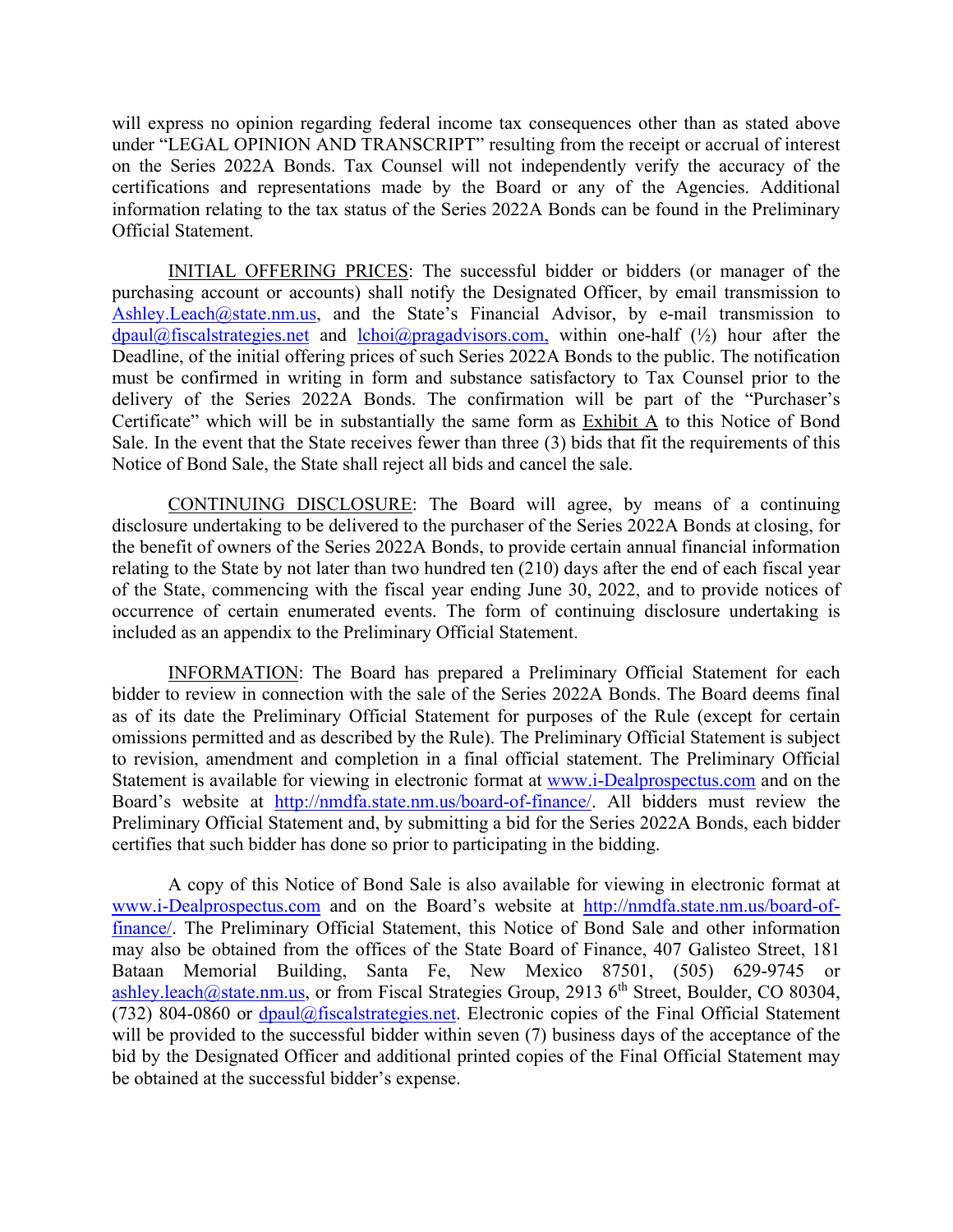DATED at Santa Fe, New Mexico, this \_\_\_ day of June, 2022.

# STATE BOARD OF FINANCE OF THE STATE OF NEW MEXICO

By: */s/ Michelle Lujan Grisham*

 Governor Michelle Lujan Grisham Its President

\*Preliminary; subject to change.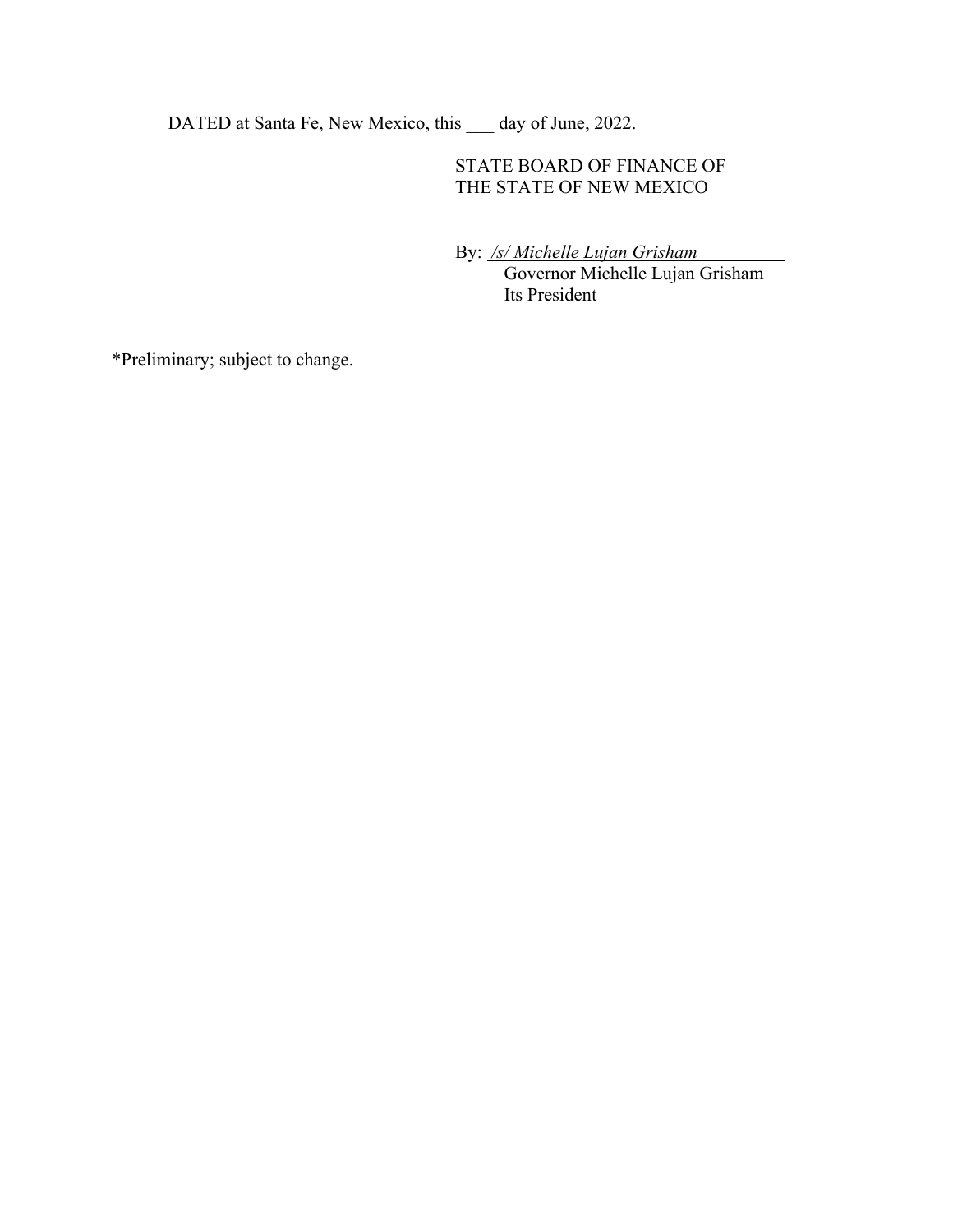## Exhibit A to Notice of Bond Sale Purchaser's Certificate: Competitive Sale – 3 Bids Received

IT IS HEREBY CERTIFIED by the undersigned on behalf of (the "Purchaser"), as representative of the underwriters for the "Severance Tax Bonds, Series 2022A" (the "Bonds") issued by the State Board of Finance of the State of New Mexico (the "Issuer") pursuant to a resolution of the Board of the Issuer approved on May 17, 2022 (as amended, the "Resolution") and the Final Terms Certificate executed and delivered pursuant to the Resolution (the "Final Terms Certificate"):

1. We acknowledge receipt of the Bonds in the aggregate principal amount of \$ bearing interest and maturing as provided in the Resolution and the Final Terms Certificate, and the instruments described therein, and such Bonds being in the denominations and registered in the name of Cede & Co., as nominee of The Depository Trust Company, as requested by us.

2. A bona fide public offering was made for all of the Bonds on the sale date at the prices shown on the [inside] [cover] page of the Official Statement for the Bonds [in Exhibit 1]. Those prices are the reasonably expected initial offering prices of each maturity of the Bonds to the public which were used by the Purchaser in formulating its bid to purchase the Bonds. For this purpose:

"Public" means any person (including an individual, trust, estate, partnership, association, company, or corporation) other than an underwriter or a related party.

"Sale date" means the date the Purchaser's bid for the Bonds was accepted on behalf of the Issuer.

"Underwriter" means (i) any person that agrees pursuant to a written contract with the Issuer (or with the lead underwriter to form an underwriting syndicate) to participate in the initial sale of the Bonds to the public, and (ii) any person that agrees pursuant to a written contract directly or indirectly with a person described in clause (i) of this paragraph to participate in the initial sale of the Bonds to the public (including a member of a selling group or a party to a retail distribution agreement participating in the initial sale of the Bonds to the public).

If a yield is shown on the [inside] [cover] page for any maturity, "price" herein means the dollar price that produces that yield.

3. The underwriter was not given the opportunity to review other bids prior to submitting its bid.

4. The bid submitted by the underwriter constituted a firm bid to purchase the Bonds.

5. The Issuer and its counsel may rely on these certifications in concluding that the Bonds meet certain requirements of the Internal Revenue Code of 1986 as amended (the "Code"), relating to tax-exempt bonds; however, nothing herein represents our interpretation of any law and we are not providing any interpretations of law or regulations in executing and delivering this certificate.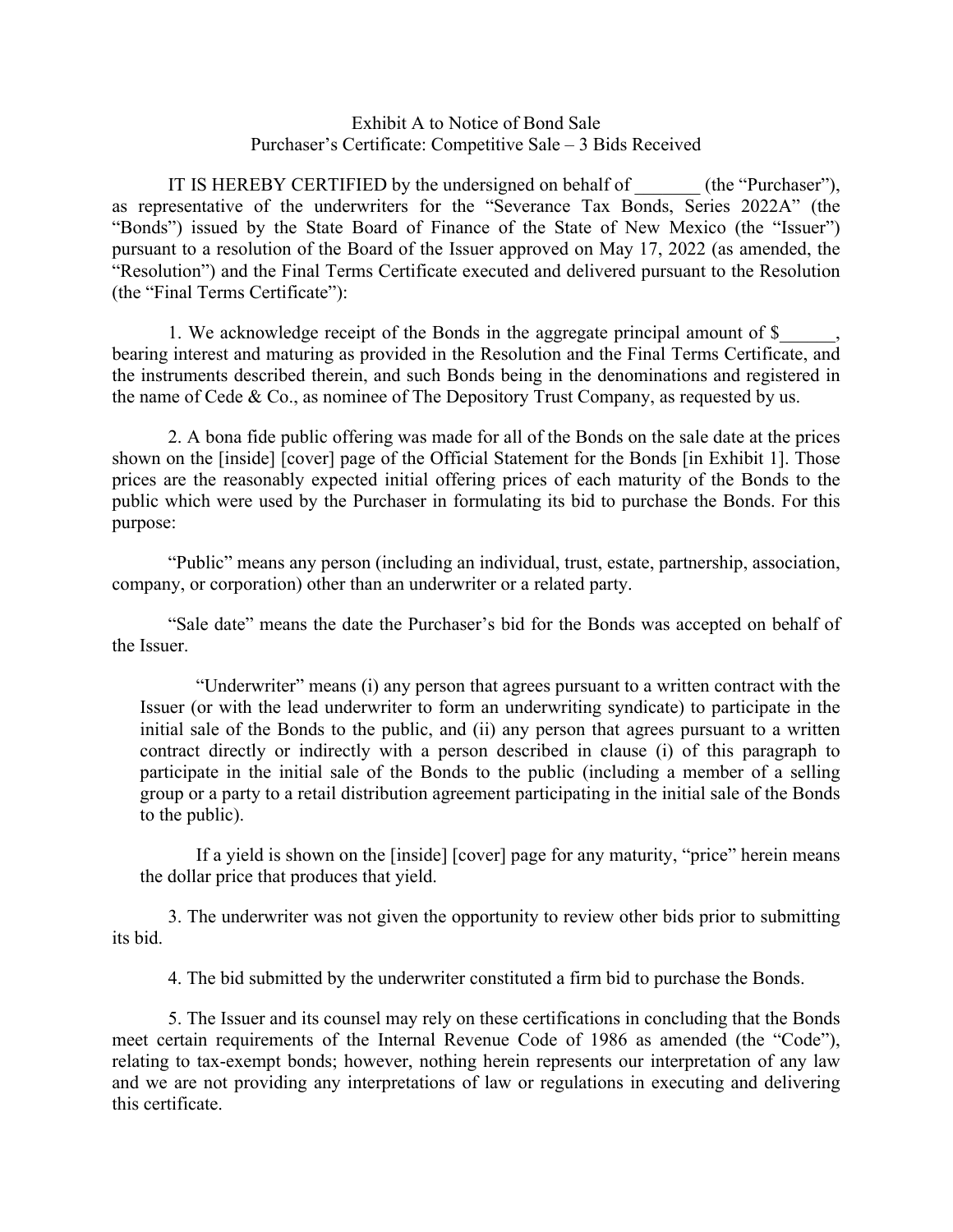DATED as of \_\_\_\_\_\_, 2022.

 $\overline{\phantom{a}}$ , as Representative of the Underwriters

| By:    |  |  |  |
|--------|--|--|--|
| Title: |  |  |  |